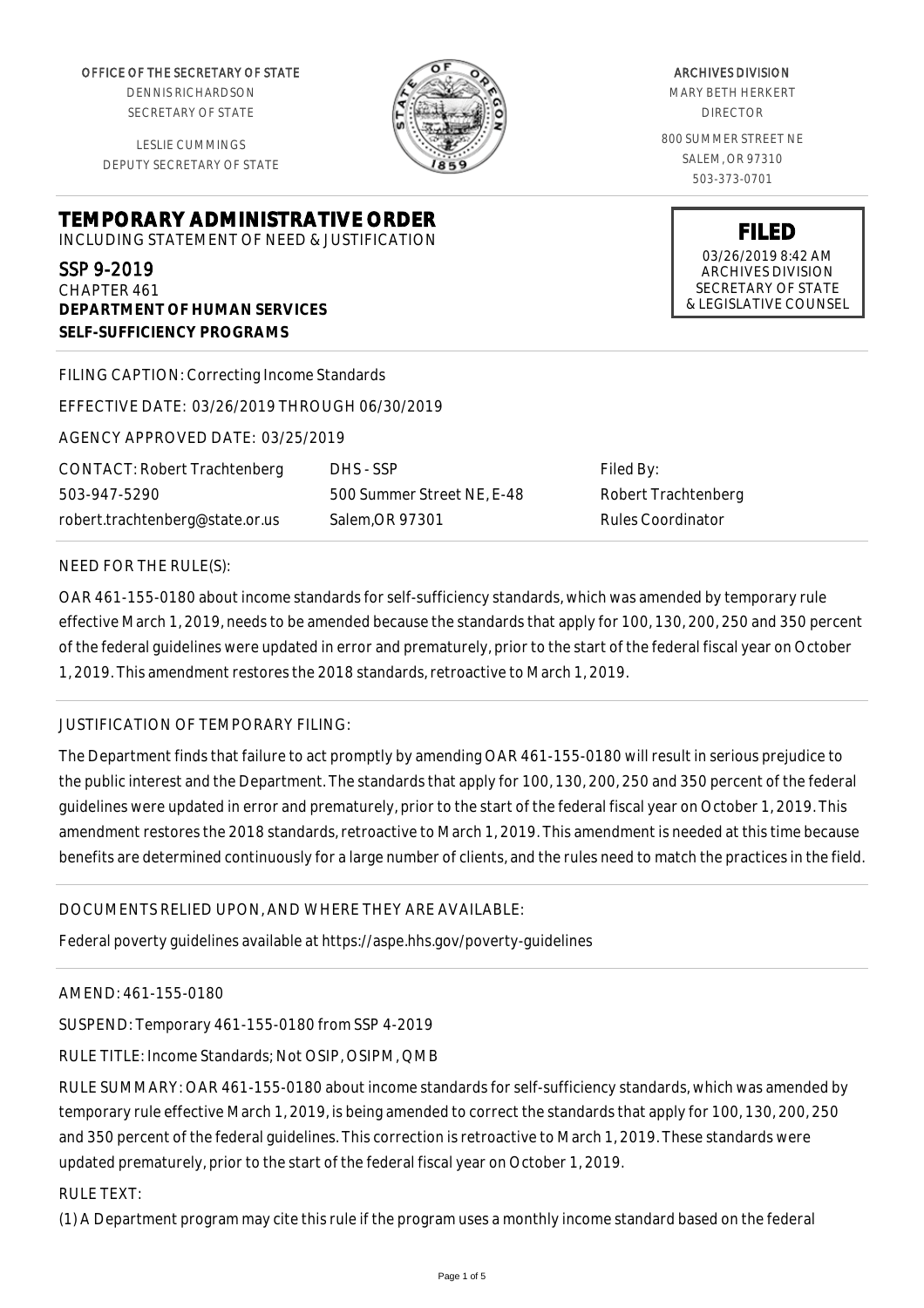poverty level or state median income. The standards in this rule are effective as of March 1, 2019, except as provided otherwise.

(2) A monthly income standard set at 100 percent of the 2018 federal poverty level is set at the following amounts: [see attached table]

(3) A monthly income standard set at 130 percent of the 2018 federal poverty level is set at the following amounts: [see attached table]

(4) A monthly income standard set at 185 percent of the 2019 federal poverty level is set at the following amounts: [see attached table]

(5) A monthly income standard set at 200 percent of the 2018 federal poverty level is set at the following amounts: [see attached table]

(6) A monthly income standard set at 250 percent of the 2018 federal poverty level is set at the following amounts: [see attached table]

(7) A monthly income standard set at 350 percent of the 2018 federal poverty level is set at the following amounts: [see attached table]

(8) A monthly income standard set at 85 percent of the 2019 state median income is set at the following amounts: [see attached table]

STATUTORY/OTHER AUTHORITY: ORS 329A.500, 409.050, 411.060, 411.070, 411.816, 412.049

STATUTES/OTHER IMPLEMENTED: ORS 329A.500, 409.010, 411.060, 411.070, 411.816, 412.014, 412.049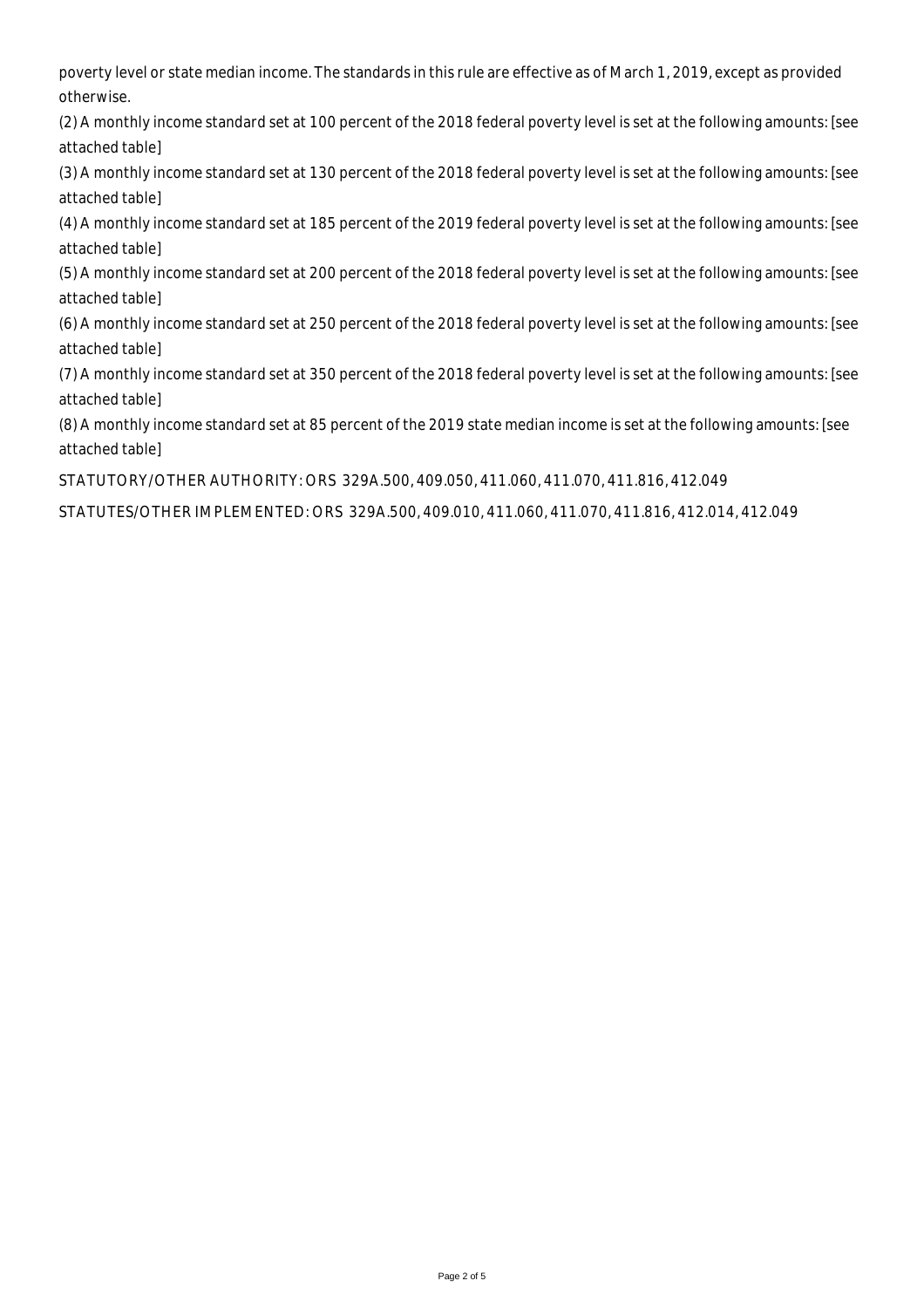# 461-155-0180 Temporary Eff. 3-26-19 Income Standards; Not OSIP, OSIPM, QMB

- (1) A Department program may cite this rule if the program uses a monthly income standard based on the federal poverty level or state median income. The standards in this rule are effective as of March 1, 2019, except as provided otherwise.
- (2) A monthly income standard set at 100 percent of the 2018 federal poverty level is set at the following amounts:

| Size of Group | Standard    |
|---------------|-------------|
|               | \$<br>1,012 |
| 2             | 1,372       |
| 3             | 1,732       |
| 4             | 2,092       |
| 5             | 2,452       |
| 6             | 2,812       |
| 7             | 3,172       |
| 8             | 3,532       |
| 9             | 3,892       |
| 10            | 4,252       |
| $+1$          | $+360$      |

(3) A monthly income standard set at 130 percent of the 2018 federal poverty level is set at the following amounts:

| Size of Group | Standard |
|---------------|----------|
|               | \$1,316  |
| 2             | 1,784    |
| 3             | 2,252    |
| 4             | 2,720    |
| 5             | 3,188    |
| 6             | 3,656    |
| 7             | 4,124    |
| 8             | 4,592    |
| 9             | 5,060    |
| 10            | 5,552    |
| $^{+1}$       | 468      |

(4) A monthly income standard set at 185 percent of the 2019 federal poverty level is set at the following amounts:

| Size of Group | Standard |
|---------------|----------|
|               | \$1,926  |
|               | 2,607    |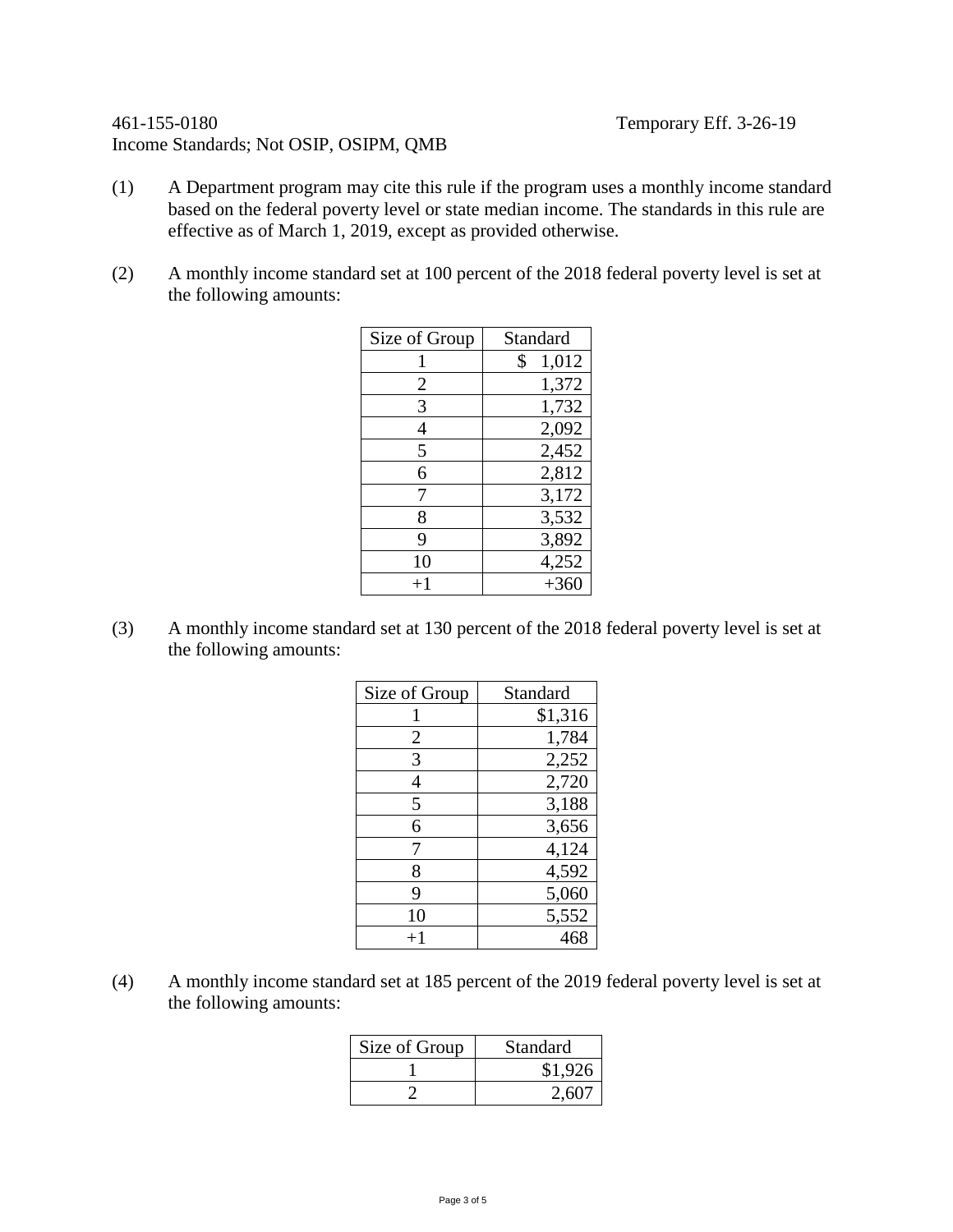| 3,288  |
|--------|
| 3,970  |
| 4,651  |
| 5,333  |
| 6,014  |
| 6,695  |
| 7,377  |
| 8,058  |
| $+681$ |
|        |

(5) A monthly income standard set at 200 percent of the 2018 federal poverty level is set at the following amounts:

| Size of Group | Standard |
|---------------|----------|
|               | \$2,024  |
| 2             | 2,744    |
| 3             | 3,464    |
| 4             | 4,184    |
| 5             | 4,904    |
| 6             | 5,624    |
|               | 6,344    |
| 8             | 7,064    |
|               | $+720$   |

(6) A monthly income standard set at 250 percent of the 2018 federal poverty level is set at the following amounts:

| Size of Group | Standard |
|---------------|----------|
|               | \$2,530  |
| 2             | \$3,430  |
| 3             | 4,330    |
| 4             | 5,230    |
| 5             | 6,130    |
| 6             | 7,030    |
|               | 7,930    |
|               | 8,830    |

(7) A monthly income standard set at 350 percent of the 2018 federal poverty level is set at the following amounts:

| Size of Group | Standard |
|---------------|----------|
|               | \$3,465  |
|               | 4,673    |
|               | 5,880    |
|               | 7 088    |